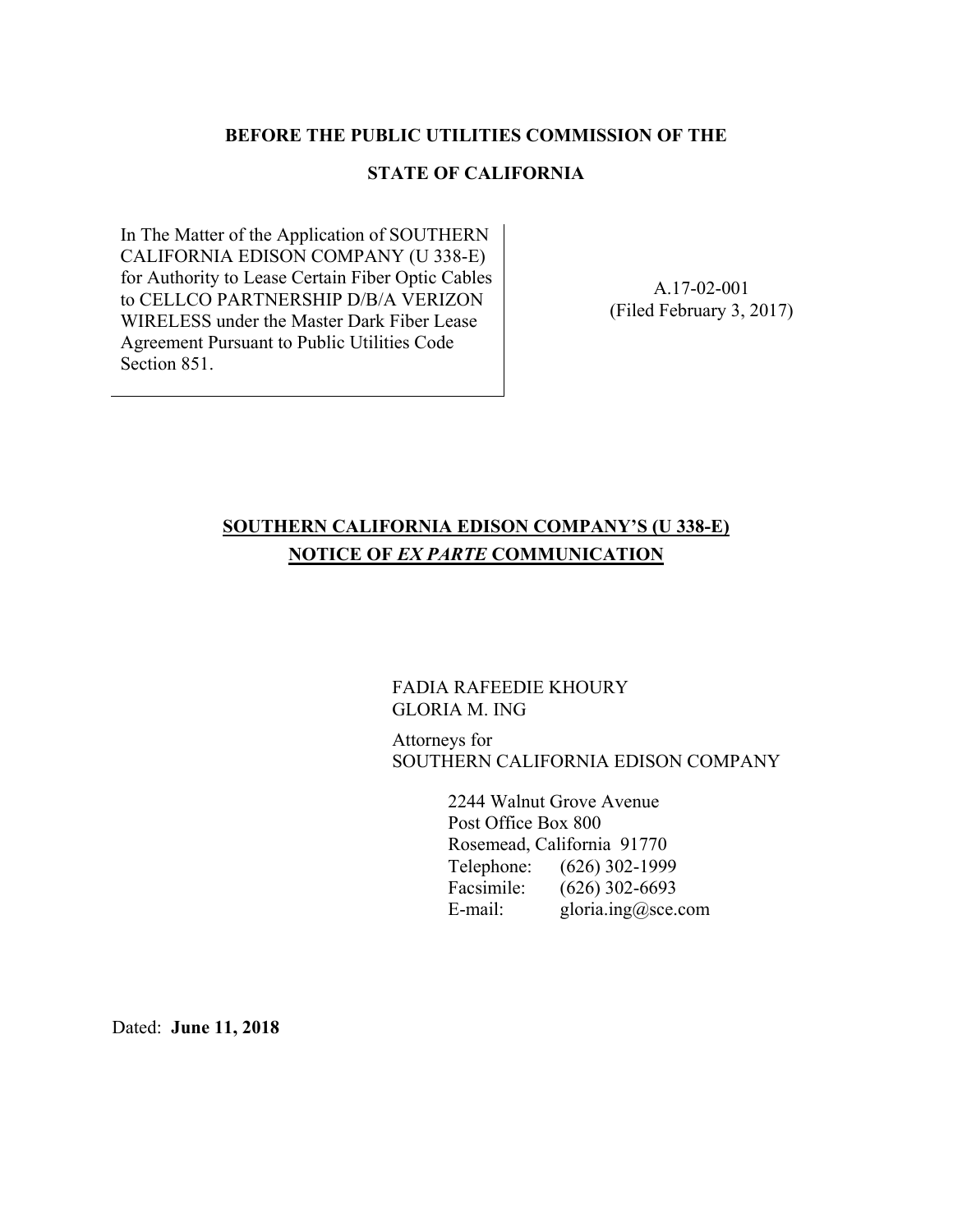# **BEFORE THE PUBLIC UTILITIES COMMISSION OF THE STATE OF CALIFORNIA**

In The Matter of the Application of SOUTHERN CALIFORNIA EDISON COMPANY (U 338-E) for Authority to Lease Certain Fiber Optic Cables to CELLCO PARTNERSHIP D/B/A VERIZON WIRELESS under the Master Dark Fiber Lease Agreement Pursuant to Public Utilities Code Section 851.

A.17-02-001 (Filed February 3, 2017)

### **SOUTHERN CALIFORNIA EDISON COMPANY'S (U 338-E) NOTICE OF** *EX PARTE* **COMMUNICATION**

Pursuant to Rule 8.4 of the Rules of Practice and Procedure of the California Public Utilities Commission ("Commission"), Southern California Edison Company ("SCE") gives the following report regarding its June 6, 2018 *ex parte* communication with Sean Simon, Chief of Staff to Commissioner Rechtschaffen, Simi George, Advisor to Commissioner Rechtschaffen, and Lester Wong, Advisor to Commissioner Randolph in the above-referenced proceeding.

On June 6, 2018, from 9:30 a.m. to approximately 10 a.m., Dawn Anaiscourt, Director, CPUC Regulatory Affairs, and Lisa Swenerton, Director & General Manager, Edison Carrier Solutions, met with Sean Simon, Chief of Staff to Commissioner Rechtschaffen, Simi George, Advisor to Commissioner Rechtschaffen, and Lester Wong, Advisor to Commissioner Randolph. The meeting took place at the Commission's San Francisco offices located at 505 Van Ness Avenue, San Francisco, California. The communication was initiated by SCE and no written materials were provided.

In the meeting, SCE proposed a path forward for the Verizon proceeding. SCE stated that, in lieu of getting approval of the Master Lease Agreement (MLA) as it had originally requested in its application, SCE proposed to use the General Order 173 advice letter process to

1